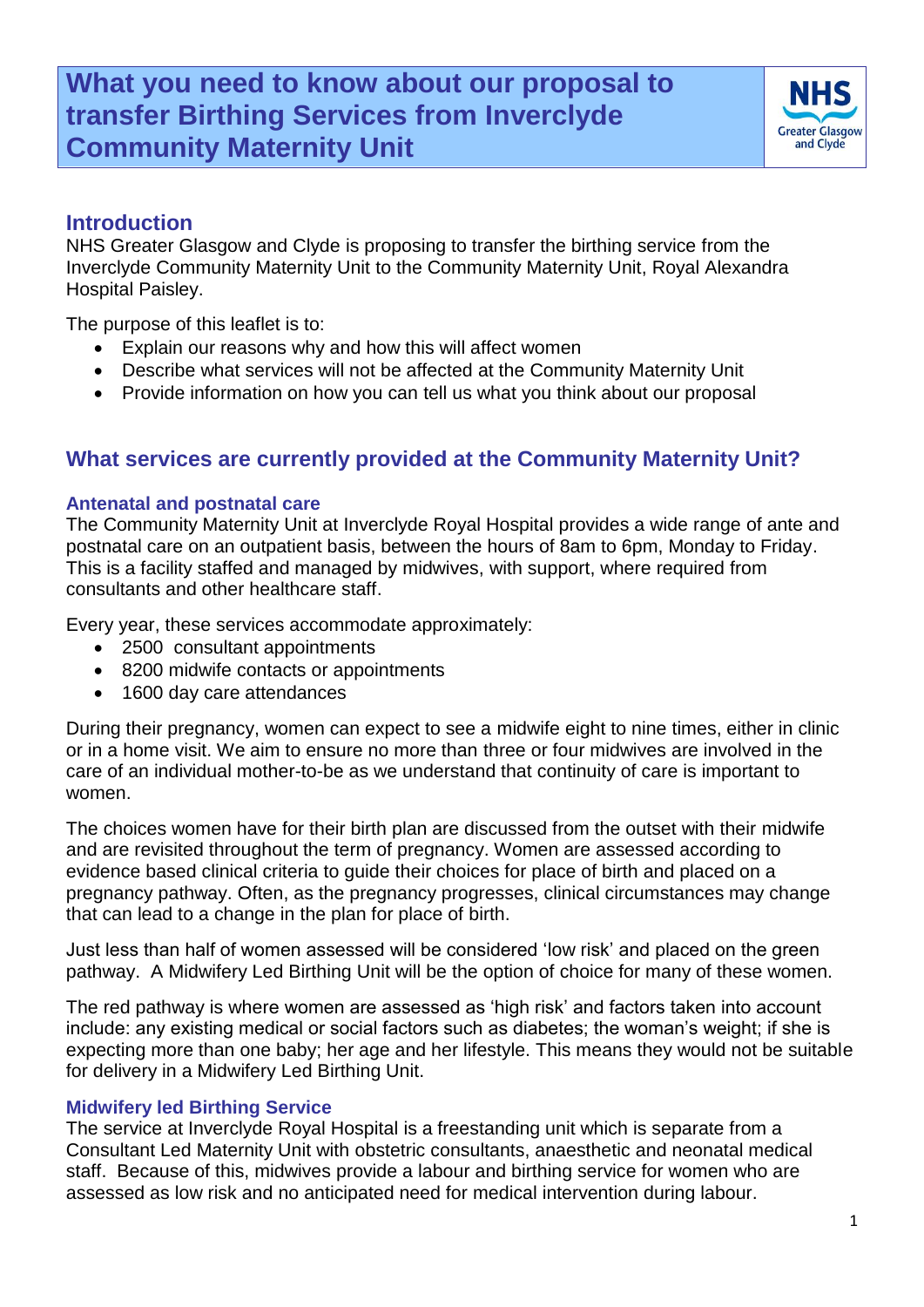The unit provides one to one labour care in a relaxed, homely setting with the support of birthing aids such as birthing pool, aromatherapy and pain management using tens and pain relieving injection.

The midwifery team provide 24 hour staff availability to respond to demand at all hours to the birthing unit or to women in their homes choosing a homebirth.

### **What do we want to change?**

Our proposal is to transfer **only** the labour and birthing services from the Inverclyde Community Maternity Unit.

The Inverclyde Community Maternity Unit will remain open and continue to provide a wide range of antenatal and postnatal care to all women in Inverclyde.

This means that for the majority of women who attend the Community Maternity Unit there will be no difference in their care. The proposal only affects women who are on the low risk pathway and assessed as suitable to birth at the Community Maternity Unit as they will no longer have the choice of having their baby at the Inverclyde Community Maternity Unit. The choice offered to this group of women will be:

- Community Maternity Unit at the Royal Alexandra Hospital, Paisley
- Home Birth

Consultant Led care is an option for all women.

### **Why do we want to make this change?**

#### **Declining numbers**

The Midwifery Led Birthing Service was originally planned to accommodate around 300 births per year. However the number of births at the Inverclyde Community Maternity Unit never reached this volume. For example the highest number of births was 120 in 2009 but in 2015 this had decreased to 22 and this year 13 women have delivered in the unit in line with the trend.

The numbers have declined despite marketing efforts by the Community Maternity Unit. Following extensive public consultation in 2007, it was decided that the Community Maternity Unit should remain open with an extensive marketing programme to raise awareness of the unit to try and increase the numbers of women opting to give birth there.

Over the last eight years, the birthing service at the Inverclyde Community Maternity Unit has been promoted in a variety of ways. We continue to actively promote the option to birth at the unit to women who are suitable. At the booking visit all women are:

- Invited to discuss their choices of place of birth
- Options reinforced with an information leaflet
- The decision about place of birth can be left open until later on in the pregnancy, ensuring women have time to make informed choices

### **Why do we think the number of births has fallen?**

The chart opposite shows the decline in the number of births at the Inverclyde Community Maternity Unit from 2009 up to the 14<sup>th</sup> October 2016.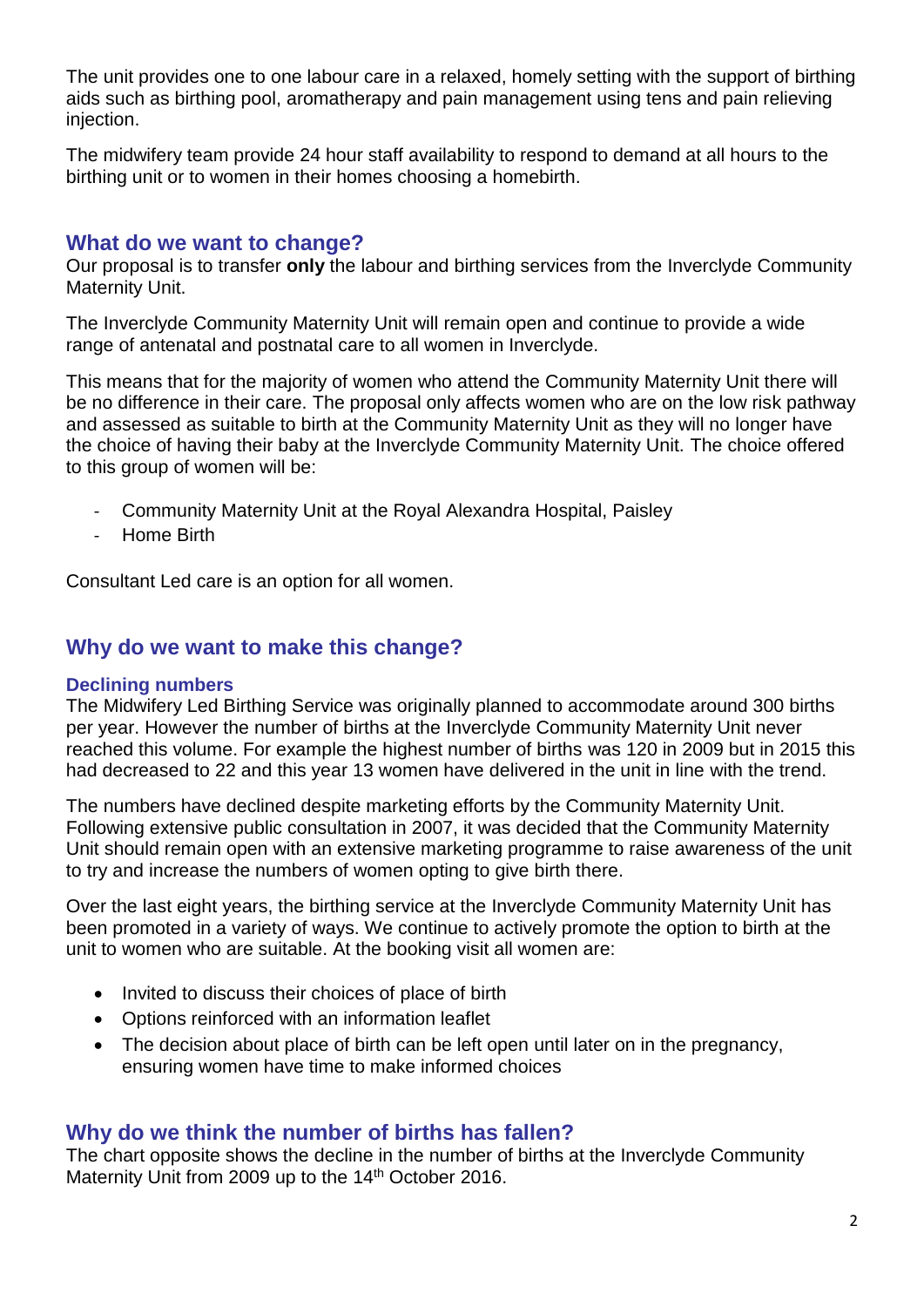

The upper line shows the number of women who were suitable for a midwife led birth and had chosen this option following discussion with their midwife. The lower line then shows the number of women who had chosen this option and went onto give birth at the Community Maternity Unit.

We believe the reasons for this decline are:

| Demographic                          | Since 2009, there has been a fall in the annual number of births in this area.                                                                                                                                                                                                                                                                                                                                              |
|--------------------------------------|-----------------------------------------------------------------------------------------------------------------------------------------------------------------------------------------------------------------------------------------------------------------------------------------------------------------------------------------------------------------------------------------------------------------------------|
| Choice                               | Despite both a one to one discussion and being provided with an evidenced<br>based patient information leaflet, less women are choosing the Midwifery<br>Led Birthing Unit. In 2009, half of all 'low risk' women made this choice. In<br>recent years, this has continued to fall year on year. Most women give birth<br>within the Royal Alexandra Hospital, Paisley, with some choosing to attend<br>a Glasgow hospital. |
| Clinical<br>suitability              | Since the introduction of these units, new clinical guidelines have been<br>published which have tightened the criteria reducing the number of women<br>who are suitable to birth at the Midwifery Led Birthing Unit.                                                                                                                                                                                                       |
| Complications<br>during<br>pregnancy | Should the mother go to two weeks past her due date or should<br>complications occur in pregnancy, care will be transferred to the obstetric<br>team and birth planned in the Consultant Led Unit. This has further affected<br>the number of women who have delivered at the Midwifery Led Birthing Unit.                                                                                                                  |

## **Why does this matter?**

As a result of declining numbers, the ability to deliver a safe, person-centred and effective service is becoming increasingly more difficult.

**Safe** Due to the reduced number of births midwives now require to rotate through the busier Community Maternity Unit at the Royal Alexandra Hospital, Paisley to maintain their labour and delivery skills.